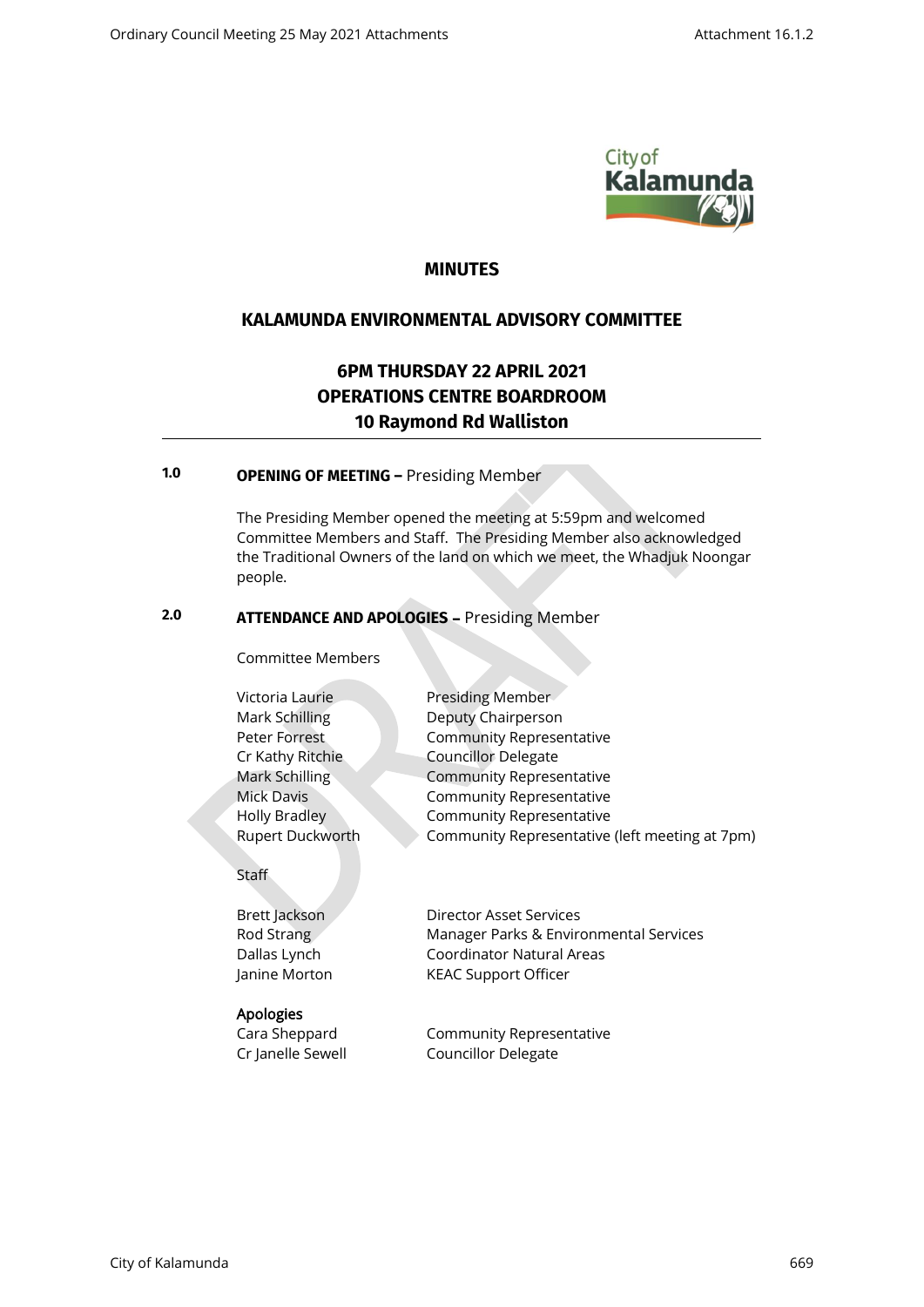

### **3.0 CONFIRMATION OF MINUTES**

Ordinary Committee Meeting 21 January 2021 That the Minutes of the Ordinary Committee Meeting of KEAC held on the 21 January 2021 as published and circulated, are confirmed as a true and accurate record of the proceedings.

Moved: Mark Schilling Seconded: Rupert Duckworth Voted: Carried Unanimously

# **4.0 DISCLOSURE OF INTERESTS**

# **4.1 Disclosure of Financial and Proximity Interests:**

- a) Members must disclose the nature of their interest in matters to be discussed at the meeting. (Section 5.65 of the Local Government Act 1995)
- b) Employees must disclose the nature of their interest in reports or advice when giving the report or advice to the meeting. (Section 5.7 of the Local Government Act 1995)

#### Nil

# **4.2 Disclosure of Interest Affecting Impartiality**

a) Members and staff must disclose their interests in matters to be discussed at the meeting in respect of which the member or employee has given or will give advice.

Nil

# **5.0 CORRESPONDENCE**

Nil

# **6.0 ITEMS FOR COMMITTEE CONSIDERATION –** Presiding Member

#### Background

Mark Schilling presented excerpts from "Where Will all the Trees Be? - an assessment of urban forest cover and management for Australian cities, prepared for Hort Innovation by the Centre for Urban Research, RMIT University, Melbourne" and Greener Spaces Better Places.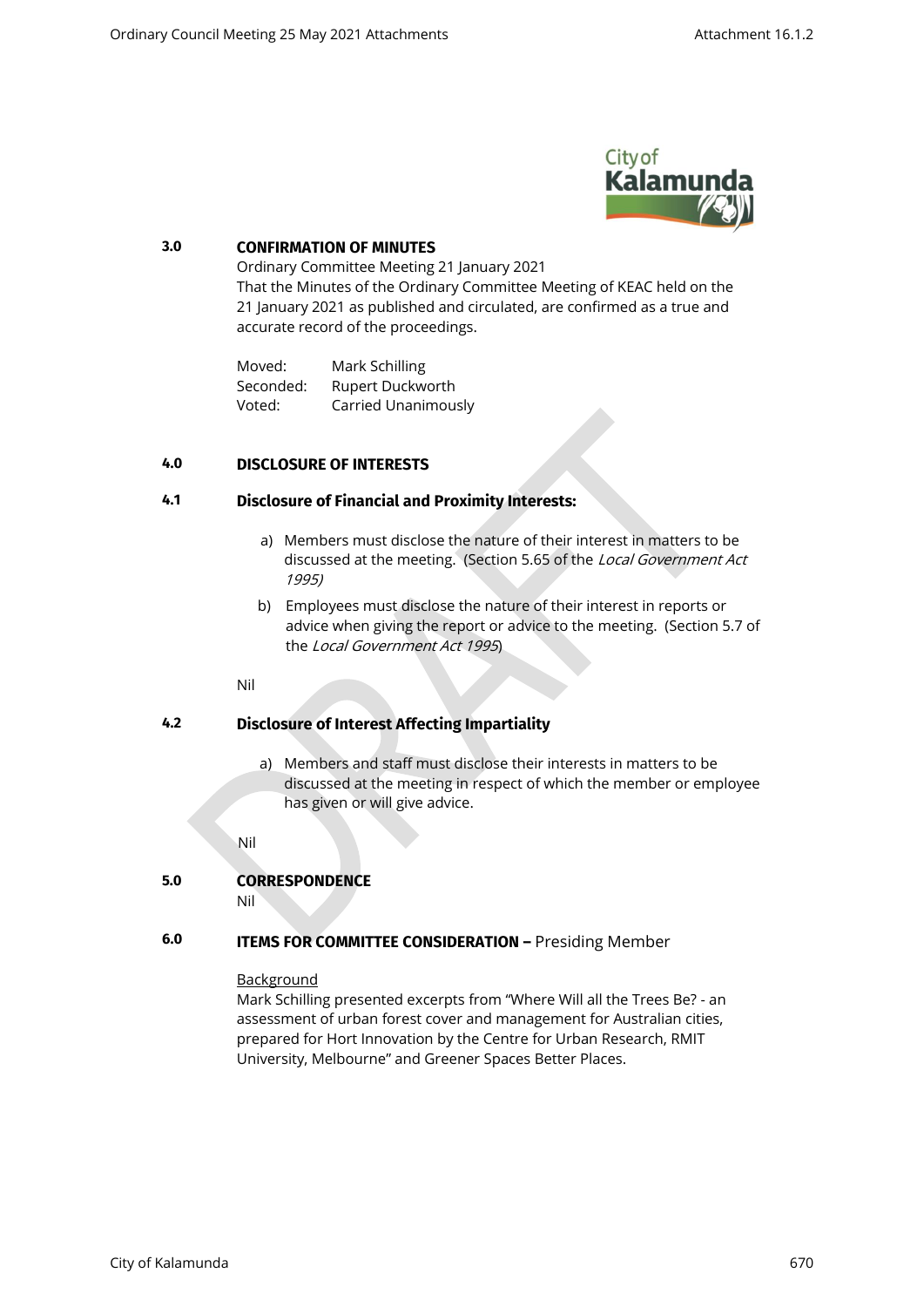

It was noted in the report, which showed a decrease in Kalamunda's green cover by -4% from 2016 to 2020 that in fact much of this loss was due to bushfire which was predominately green cover loss, i.e. bare earth or grassland, and not grey cover.

#### **Discussion**

The Presiding Member explained challenge ratings in regard to Councils at high risk. This then prompted further discussion on the possibility of looking at alternatives for measuring loss/gain of the tree canopy within the City, i.e. by separating out the national parks and state forest.

Consensus of the committee was to utilise the UFS once adopted and measure / monitor the actions from this strategy.

# **6.1 City of Kalamunda Climate Change Report**

The Presiding Member led discussion on the progress of KEAC regarding the Climate Change report and associated activities.

#### Background

KEAC resolved at its 21 January meeting to create a Sub Committee to address the three areas requested for review by Council (OCM 33/2020 refers);

- 1. An impact statement, in terms of impact on the community. Figures on rainfall, heat island statistics, other statistics that show evidence of climate change within the City's borders.
- 2. Description of positive things that the City of Kalamunda is doing to manage the impacts.
- 3. Identify what more the City can do under existing strategies with resourcing implications.

#### Meeting Comments

Three statements of the Climate Emergency Declaration were discussed as follows:

- 1. What is the impact of climate change on the City of Kalamunda?
- 2. What is the City of Kalamunda doing to tackle climate change?
- 3. What more can the City of Kalamunda do to tackle climate change, within its resources?

KEAC were required to determine if the document as tabled and the recommendations it provided were acceptable as the document will form part of the report to Council.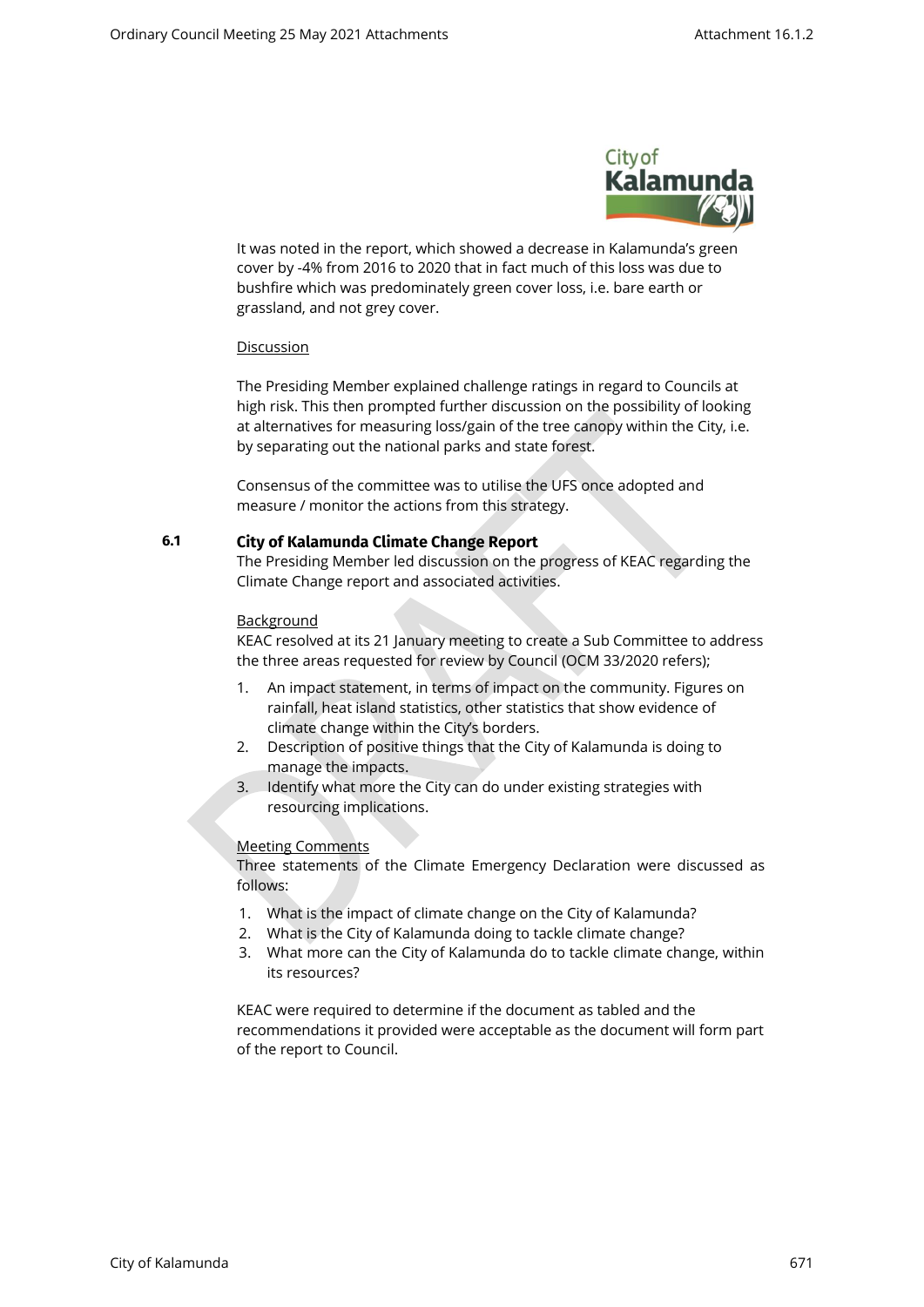

#### Resolution

It was resolved that KEAC recommends Council:

- 1. Declare a Climate Emergency.
- 2. Endorse the WALGA Climate Change Policy.
- 3. Sign the WALGA Local Government Declaration on Climate Change.
- 4. Council should develop specific Actions within its Corporate Business Plan addressing the issues noted within this report.

Moved: Cr Kathy Ritchie Seconded: Peter Forrest Voted: Carried Unanimously

# **6.2 Future Council Budgets**

#### Background

The Director Asset Services outlined the process of how the City's corporate plans link together and influence budget decisions.

Strategic Corporate Plan – 10-year document, reviewed every four years this informs the Corporate Business Plan:

Corporate Business Plan – this plan is reviewed every four years and has specific actions which form part of the operating and capital works budgets. Operating (OPEX) and Capital Works (CAPEX) budgets are formed yearly.

Running in parallel to the above is the City's Long Term Financial Plan which is a requirement under the Local Government Act (as are all plans). This 15-year plan sets out where the monies will come from and where they are to be spent.

#### Discussion

KEAC held a brief discussion on the staffing issues and what available budget there is for such projects as street tree planting.

#### **Resolution**

KEAC resolved to provide a discussion paper for the next meeting as to what direction they will lobby council for resources to be provided for the actions/outcomes that come out of the Local Environment, Urban Forest and Local Biodiversity strategies.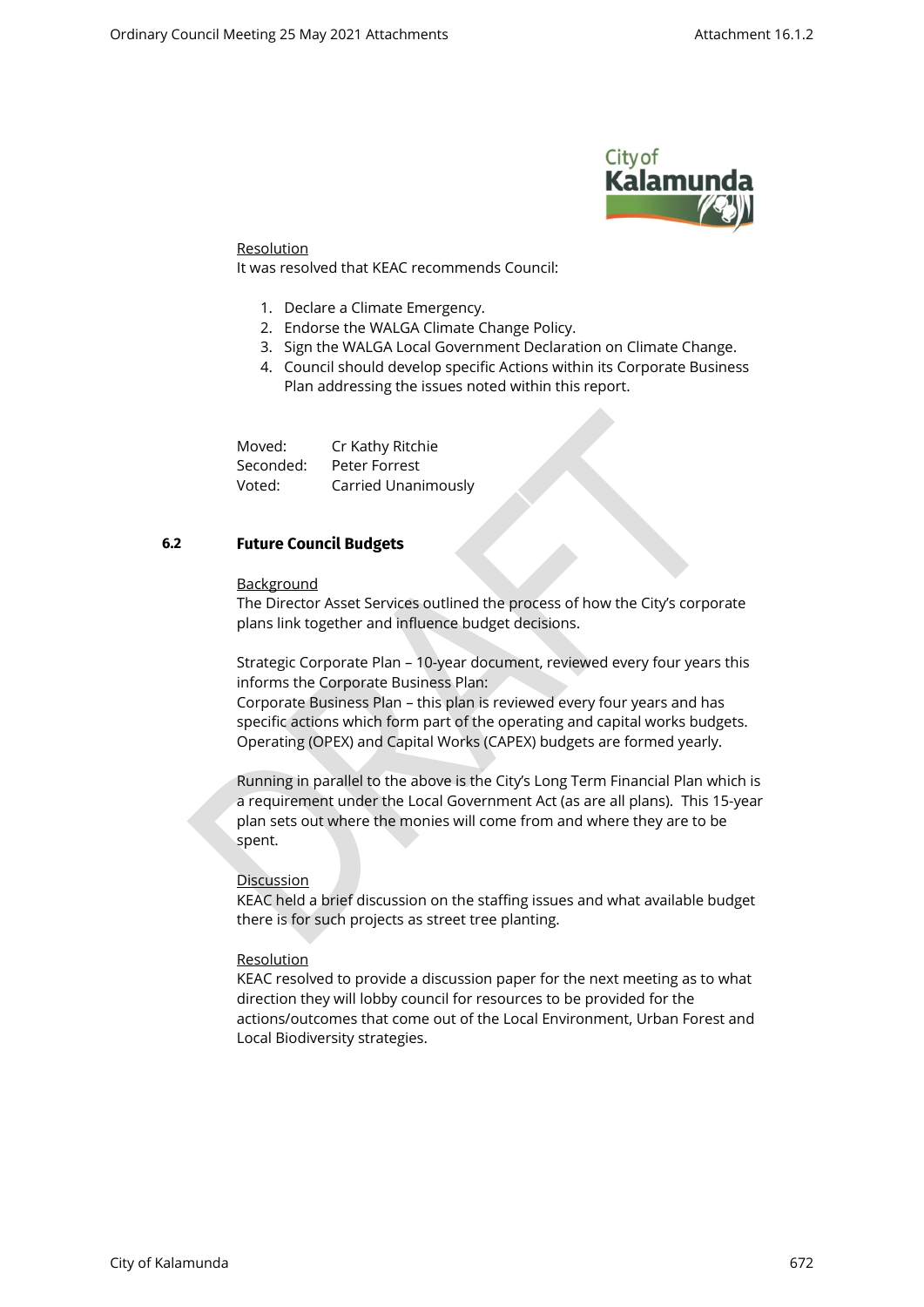

#### **6.3 Verge Parking – Railway Road, Gooseberry Hill**

The Presiding Member quickly discussed the recent verge parking bays established on Railway Road near Embers Café.

It was noted that these works did not encroach the Railway Heritage Trail Reserve and were in road reserve which had already been denuded by the regular parking of vehicles over numerous years. There was no further discussion on this issue.

#### **6.4 Future Items of Business for Remaining Term of this KEAC**

The Presiding Member opened discussion on proposed items of business for the remaining term of this KEAC, noting that it will be stood down at the Council Elections in October 2021 awaiting new Council.

#### Discussion

It was suggested that KEAC receive regular reports from the City on the street tree planting program in terms of location, number, size and species of trees planted.

# **7.0 Kalamunda Clean and Green Local Environment Strategy – Progress Report**

A status update on actions contained within the Local Environment Strategy was provided to the Committee with the Agenda and was well received.

#### **Discussion**

KEAC was drawn to the section 'Managing Impacts' in the LES update with regard to "environment in all policies" approach to policy development, as provided below:

| <b>Protect and</b> | <b>KEAC to provide</b> |
|--------------------|------------------------|
| Investigate and    | <b>KEAC</b> to         |
| develop strategy   | council with a         |
| enhance our        | determine              |
| and policy to      | discussion paper       |
| regions unique     | timeframe.             |
| landscapes and     | regarding the          |
| protect unique     | application of         |
| sense of place.    | "environment in all    |
| landscape          | policies" approach to  |
| features.          | policy development.    |

KEAC were to consider their plan to address this item.